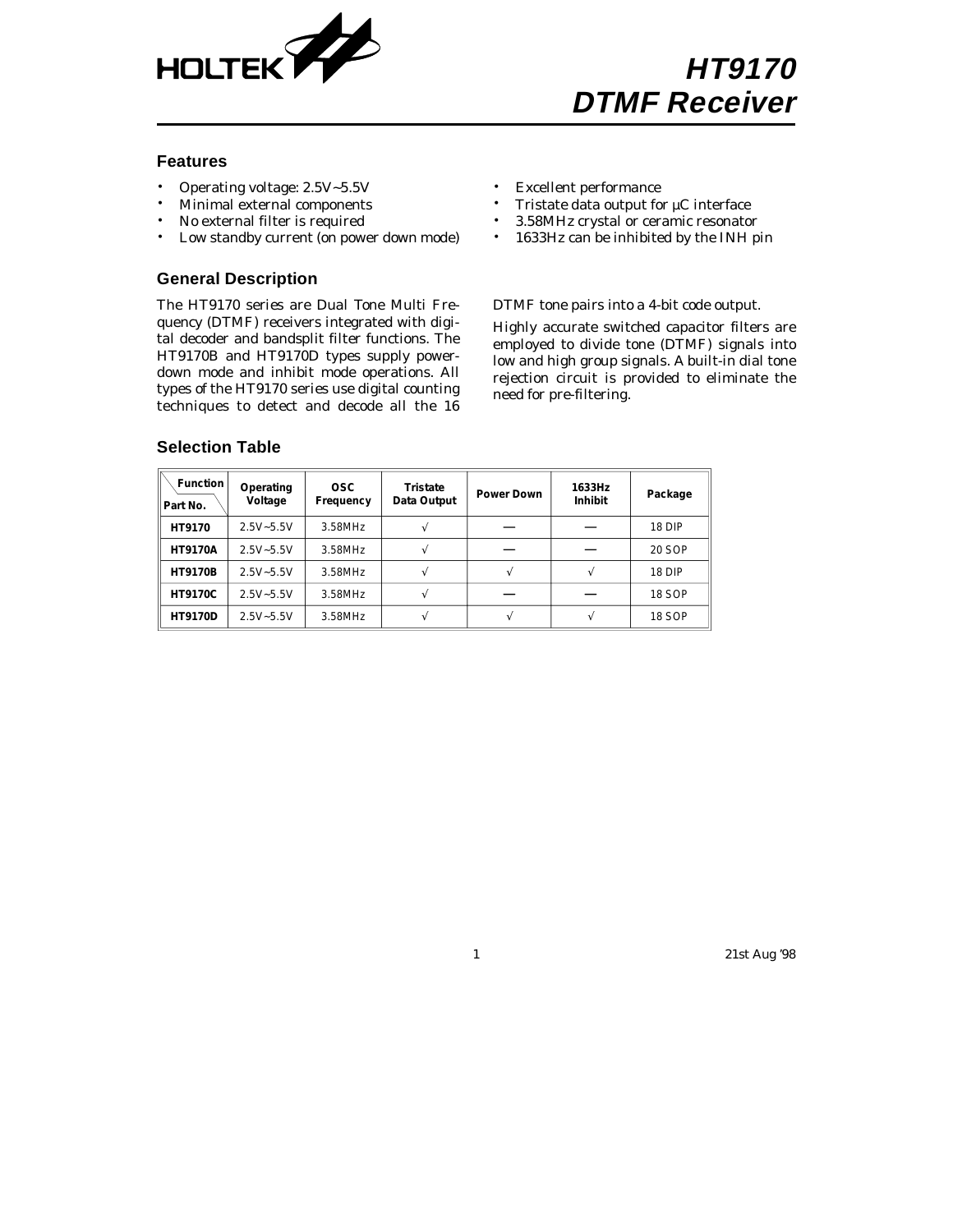

### **Block Diagram**



### **Pin Assignment**

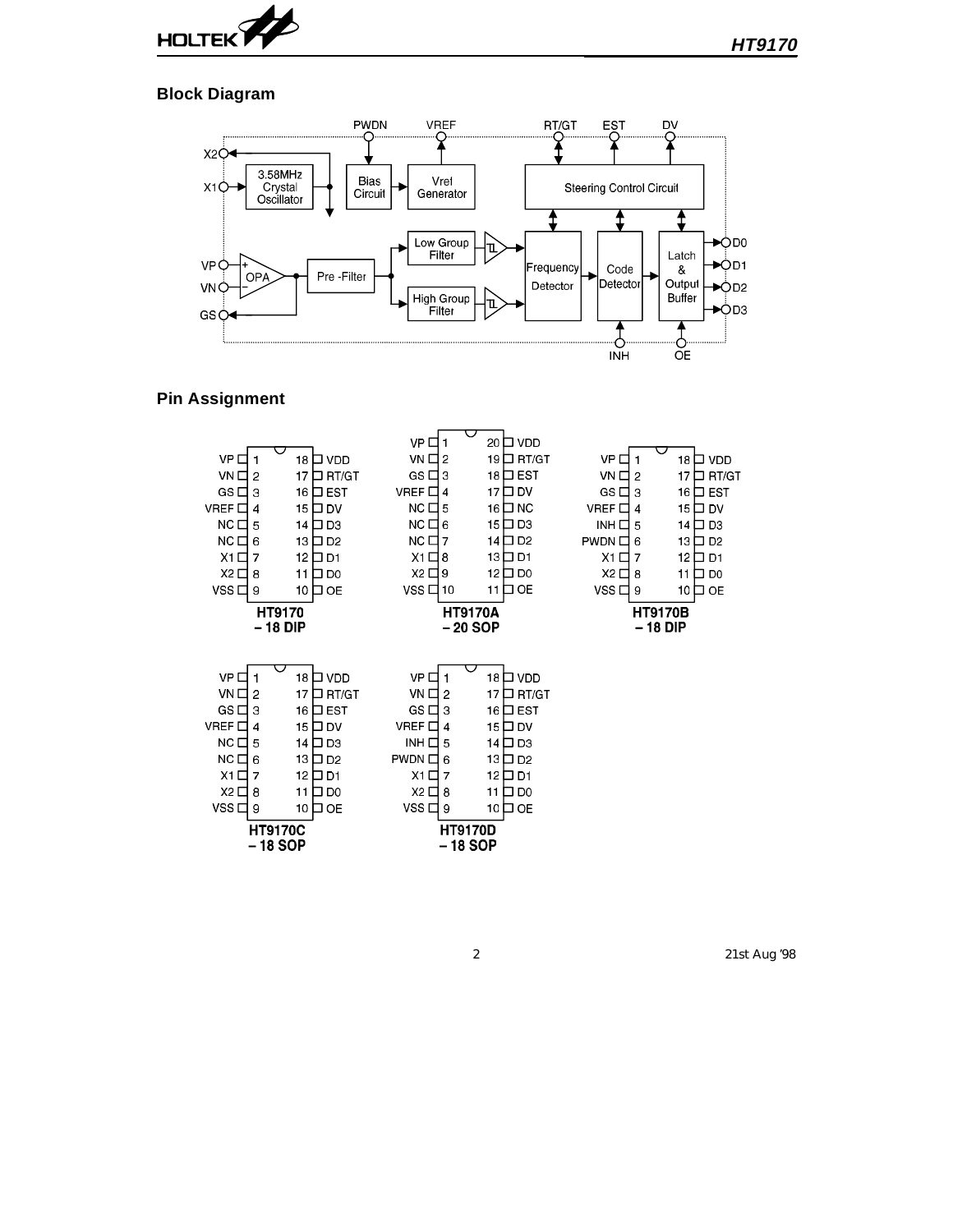

# **Pin Description**

| <b>Pin Name</b> | I/O      | <b>Internal</b><br><b>Connection</b>   | <b>Description</b>                                                                                                                                  |
|-----------------|----------|----------------------------------------|-----------------------------------------------------------------------------------------------------------------------------------------------------|
| <b>VP</b>       | T        |                                        | Operational amplifier non-inverting input                                                                                                           |
| <b>VN</b>       | I        | <b>OPERATIONAL</b><br><b>AMPLIFIER</b> | Operational amplifier inverting input                                                                                                               |
| <b>GS</b>       | 0        |                                        | Operational amplifier output terminal                                                                                                               |
| <b>VREF</b>     | $\Omega$ | <b>VREF</b>                            | Reference voltage output, normally V <sub>DD</sub> /2                                                                                               |
| X1              | I        |                                        | The system oscillator consists of an inverter, a bias resistor                                                                                      |
| X <sub>2</sub>  | $\Omega$ | <b>OSCILLATOR</b>                      | and the necessary load capacitor on chip.<br>A standard 3.579545MHz crystal connected to X1 and X2<br>terminals implements the oscillator function. |
| <b>PWDN</b>     | I        | <b>CMOS IN</b><br>Pull-low             | Active high. This enables the device to go into power down<br>mode and inhibits the oscillator. This pin input is internally<br>pulled down.        |
| <b>INH</b>      | I        | <b>CMOS IN</b><br>Pull-low             | Logic high. This inhibits the detection of tones representing<br>characters A, B, C and D. This pin input is internally pulled<br>down.             |
| <b>VSS</b>      |          |                                        | Negative power supply                                                                                                                               |
| OE              | I        | <b>CMOS IN</b><br>Pull-high            | D0~D3 output enable, high active                                                                                                                    |
| $D0 - D3$       | $\Omega$ | <b>CMOS OUT</b><br><b>Tristate</b>     | Receiving data output terminals<br>OE="H": Output enable<br>OE="L": High impedance                                                                  |
| DV              | $\Omega$ | <b>CMOS OUT</b>                        | Data valid output<br>When the chip receives a valid tone (DTMF) signal, the DV<br>goes high; otherwise it remains low.                              |
| <b>EST</b>      | $\Omega$ | <b>CMOS OUT</b>                        | Early steering output (see Functional Description)                                                                                                  |
| RT/GT           | I/O      | <b>CMOS IN/OUT</b>                     | Tone acquisition time and release time can be set through<br>connection with external resistor and capacitor.                                       |
| <b>VDD</b>      |          |                                        | Positive power supply, 2.5V~5.5V for normal operation                                                                                               |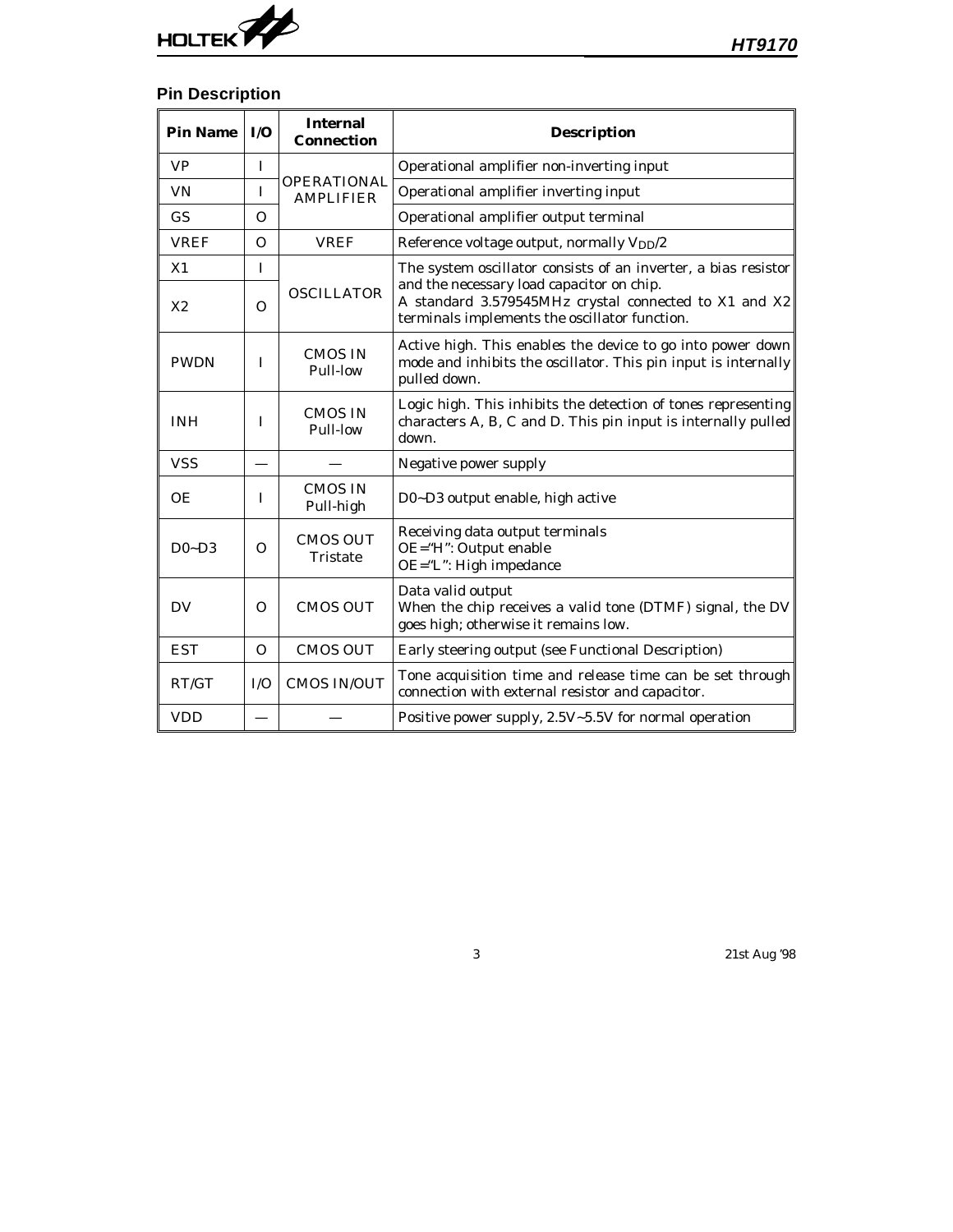

#### **Approximate internal connection circuits**



### **Absolute Maximum Ratings\***

|                                                              | Storage Temperature –50°C to 125°C                                |  |
|--------------------------------------------------------------|-------------------------------------------------------------------|--|
| Input Voltage V <sub>SS</sub> -0.3V to V <sub>DD</sub> +0.3V | Operating Temperature –20 $\rm{^{\circ}C}$ to 75 $\rm{^{\circ}C}$ |  |

\*Note: These are stress ratings only. Stresses exceeding the range specified under "Absolute Maximum Ratings" may cause substantial damage to the device. Functional operation of this device at other conditions beyond those listed in the specification is not implied and prolonged exposure to extreme conditions may affect device reliability.

# **D.C. Characteristics**

| × |  |  |
|---|--|--|
|   |  |  |

| Symbol                |                           |                       | <b>Test Conditions</b>         | Min. |      | Max. | Unit      |
|-----------------------|---------------------------|-----------------------|--------------------------------|------|------|------|-----------|
|                       | Parameter                 | <b>V<sub>DD</sub></b> | <b>Conditions</b>              |      | Typ. |      |           |
| <b>V<sub>DD</sub></b> | <b>Operating Voltage</b>  |                       |                                | 2.5  | 5    | 5.5  | V         |
| I <sub>DD</sub>       | <b>Operating Current</b>  | 5V                    |                                |      | 3.0  | 7    | mA        |
| <b>ISTB</b>           | <b>Standby Current</b>    | 5V                    | $PWDN=5V$                      |      | 10   | 25   | μA        |
| $V_{IL}$              | "Low" Input Voltage       | 5V                    |                                |      |      | 1.0  | V         |
| V <sub>IH</sub>       | "High" Input Voltage      | 5V                    |                                | 4.0  |      |      | V         |
| $I_{IL}$              | "Low" Input Current       | 5V                    | $V_{VP} = V_{VN} = 0V$         |      |      | 0.1  | μA        |
| I <sub>IH</sub>       | "High" Input Current      | 5V                    | $V_{VP} = V_{VN} = 5V$         |      |      | 0.1  | μA        |
| $R_{OE}$              | Pull-high Resistance (OE) | 5V                    | $\mathrm{V}$ oe= $\mathrm{0V}$ | 60   | 100  | 150  | $k\Omega$ |
| $R_{IN}$              | Input Impedance (VN, VP)  | 5V                    |                                |      | 10   |      | $M\Omega$ |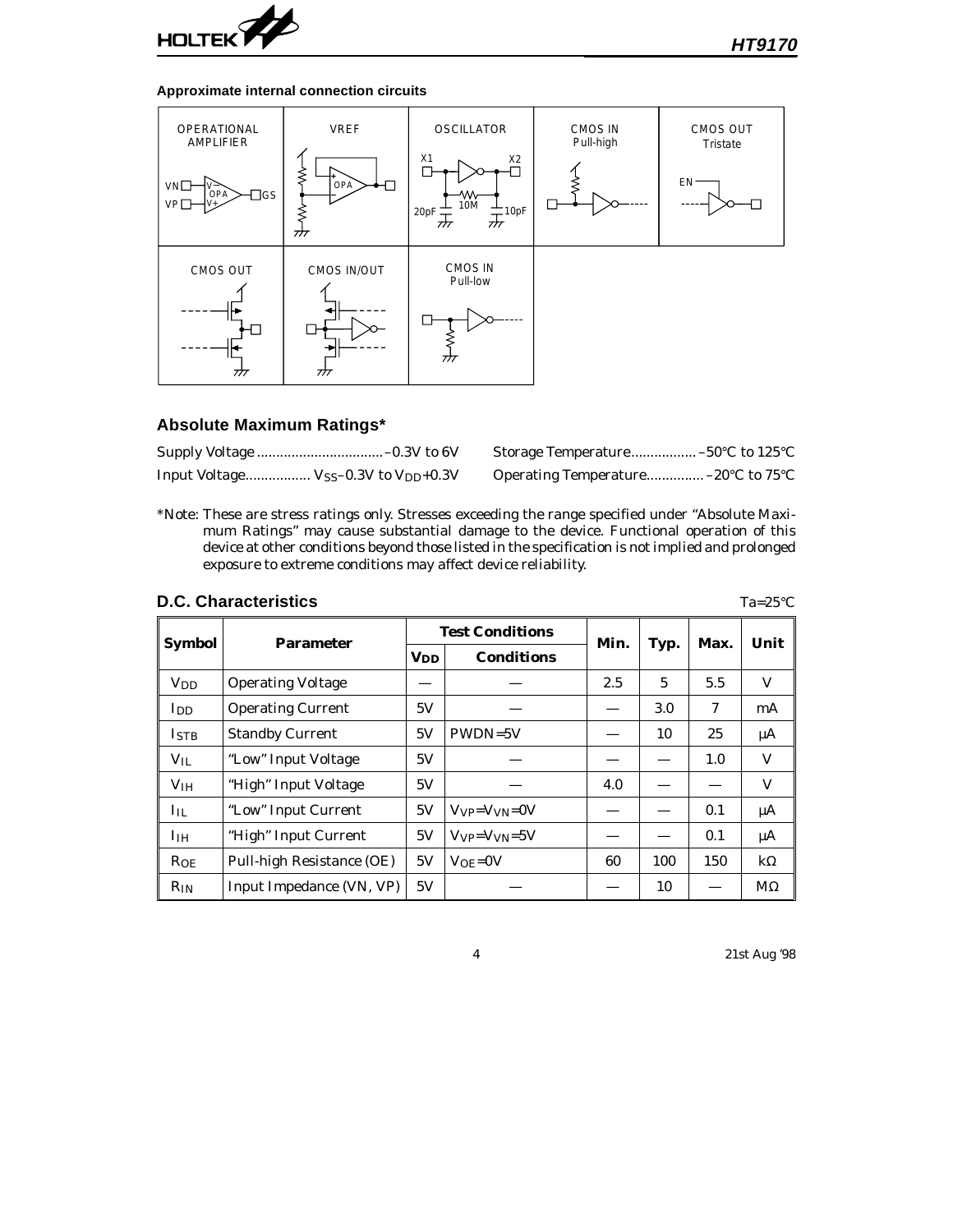

| Symbol<br><b>Parameter</b> |                                           |                       | <b>Test Conditions</b>                       |        |        | Max. | Unit       |  |
|----------------------------|-------------------------------------------|-----------------------|----------------------------------------------|--------|--------|------|------------|--|
|                            |                                           | <b>V<sub>DD</sub></b> | <b>Conditions</b>                            | Min.   | Typ.   |      |            |  |
| I <sub>OH</sub>            | Source Current<br>$(D0-D3, EST, DV)$      | 5V                    | $V_{\text{OUT}}=4.5V$                        | $-0.4$ | $-0.8$ |      | mA         |  |
| $I_{OL}$                   | <b>Sink Current</b><br>$(D0-D3, EST, DV)$ | 5V                    | $V_{\text{OUT}}=0.5V$                        | 1.0    | 2.5    |      | mA         |  |
| f <sub>OSC</sub>           | <b>System Frequency</b>                   | 5V                    | Crystal=3.5795MHz   3.5759   3.5795   3.5831 |        |        |      | <b>MHz</b> |  |

# **A.C. Characteristics**

### **DTMF signal** Ta=25°C

| <b>Parameter</b>                                 | <b>V<sub>DD</sub></b> | Min.      | Typ.  | Max.      | Unit     |  |
|--------------------------------------------------|-----------------------|-----------|-------|-----------|----------|--|
|                                                  | 3V                    | $-36$     |       | $-6$      | dBm      |  |
| <b>Input Signal Level</b>                        | 5V                    | $-29$     |       | 1         |          |  |
| <b>Twist Accept Limit (Positive)</b>             | 5V                    |           | 10    |           | dB       |  |
| <b>Twist Accept Limit (Negative)</b>             | 5V                    |           | 10    |           | dB       |  |
| <b>Dial Tone Tolerance</b>                       | 5V                    |           | 18    |           | dB       |  |
| Noise Tolerance                                  | 5V                    |           | $-12$ |           | $\rm dB$ |  |
| <b>Third Tone Tolerance</b>                      | 5V                    |           | $-16$ |           | $\rm dB$ |  |
| <b>Frequency Deviation Acceptance</b>            | 5V                    |           |       | $\pm 1.5$ | $\%$     |  |
| <b>Frequency Deviation Rejection</b>             | 5V                    | $\pm 3.5$ |       |           | $\%$     |  |
| Power Up Time (t <sub>PU</sub> ) (See Figure 4.) | 5V                    |           | 30    |           | ms       |  |

# **Gain setting amplifier** Ta=25°C

| <b>Symbol</b>         | <b>Parameter</b>              |                       | <b>Test Conditions</b>                   | Min. | Typ.     | Max. | Unit                  |
|-----------------------|-------------------------------|-----------------------|------------------------------------------|------|----------|------|-----------------------|
|                       |                               | <b>V<sub>DD</sub></b> | <b>Conditions</b>                        |      |          |      |                       |
| $R_{IN}$              | <b>Input Resistance</b>       | 5V                    |                                          |      | 10       |      | $M\Omega$             |
| I <sub>IN</sub>       | <b>Input Leakage Current</b>  | 5V                    | $V_{SS}$ < $(V_{VP}, V_{VN})$ < $V_{DD}$ |      | 0.1      |      | μA                    |
| <b>V<sub>OS</sub></b> | <b>Offset Voltage</b>         | 5V                    |                                          |      | $\pm 25$ |      | mV                    |
| PSRR                  | <b>Power Supply Rejection</b> | 5V                    |                                          |      | 60       |      | dB                    |
| <b>CMRR</b>           | <b>Common Mode Rejection</b>  | 5V                    | $100$ Hz<br>$-3V< V$ <sub>IN</sub> <3V   |      | 60       |      | dB                    |
| A <sub>VO</sub>       | <b>Open Loop Gain</b>         | 5V                    |                                          |      | 65       |      | $\rm dB$              |
| $f_T$                 | <b>Gain Band Width</b>        | 5V                    |                                          |      | 1.5      |      | <b>MHz</b>            |
| <b>VOUT</b>           | <b>Output Voltage Swing</b>   | 5V                    | $R_I > 100k\Omega$                       |      | 4.5      |      | <b>V<sub>PP</sub></b> |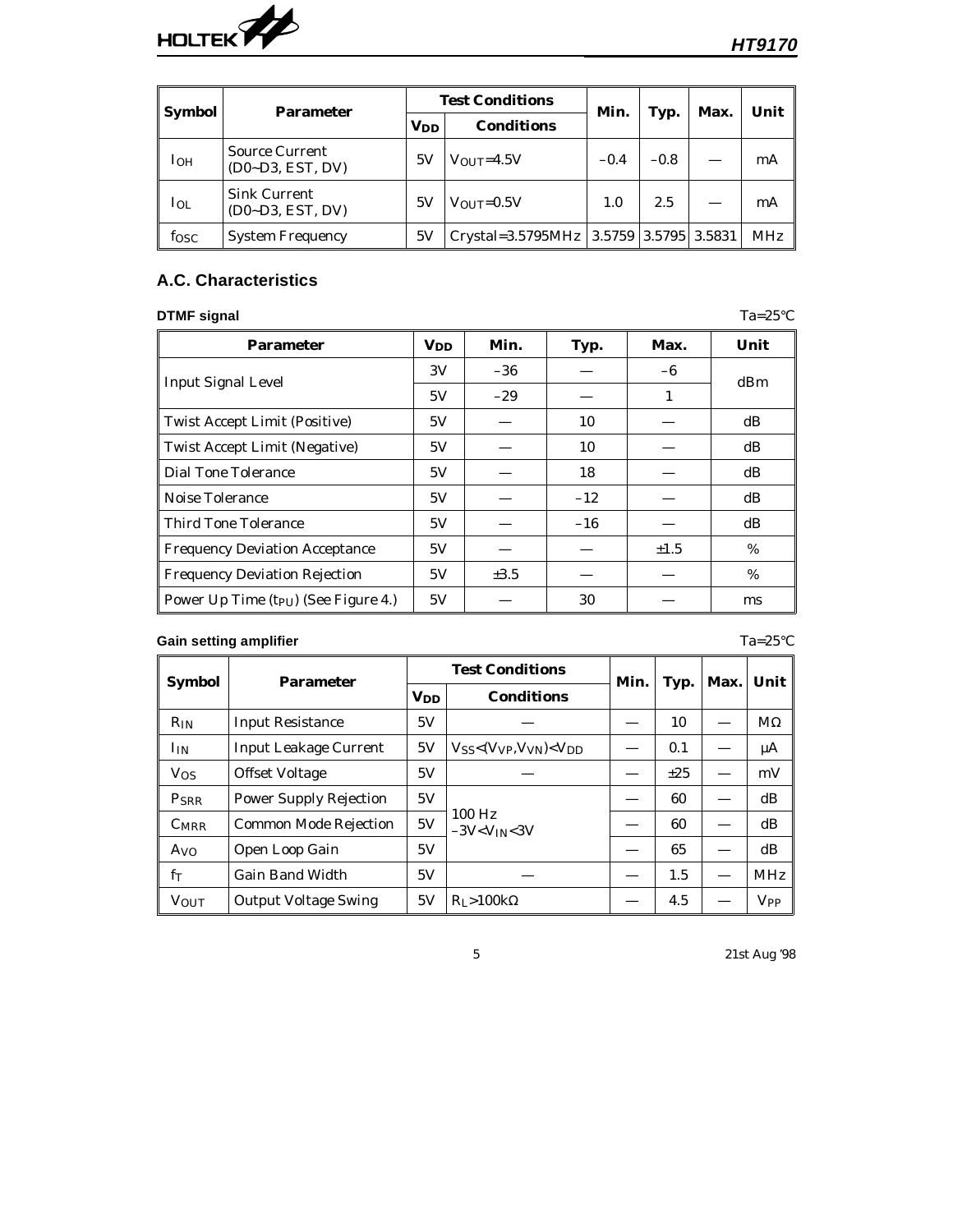

| <b>Symbol</b> | <b>Parameter</b>         |                        | <b>Test Conditions</b> | Min. | Typ. | Max. | Unit     |
|---------------|--------------------------|------------------------|------------------------|------|------|------|----------|
|               |                          | <b>V</b> <sub>DD</sub> | <b>Conditions</b>      |      |      |      |          |
| $R_{L}$       | Load Resistance (GS)     | 5V                     |                        |      | 50   |      | kΩ       |
| $C_{L}$       | Load Capacitance (GS)    | 5V                     |                        |      | 100  |      | рF       |
| $\rm V_{CM}$  | <b>Common Mode Range</b> | 5V                     | No load                |      | 3.0  |      | $V_{PP}$ |

**Steering control** f<sub>OSC</sub>=3.5795MHz, Ta=25°C

| <b>Symbol</b>           | <b>Parameter</b>                   | Min. | Typ. | Max. | <b>Units</b> |
|-------------------------|------------------------------------|------|------|------|--------------|
| <b>t</b> <sub>DP</sub>  | <b>Tone Present Detection Time</b> | 5    | 16   | 22   | ms           |
| <b>t</b> <sub>DA</sub>  | <b>Tone Absent Detection Time</b>  |      | 4    | 8.5  | ms           |
| <b>t</b> <sub>ACC</sub> | <b>Acceptable Tone Duration</b>    |      |      | 42   | ms           |
| trej                    | <b>Rejected Tone Duration</b>      | 20   |      |      | ms           |
| <b>t</b> <sub>I</sub> A | Acceptable Inter-digit Pause       |      |      | 42   | ms           |
| $t_{IR}$                | <b>Rejected Inter-digit Pause</b>  | 20   |      |      | ms           |
| t <sub>PDO</sub>        | Propagation Delay (RT/GT to DO)    |      | 8    | 11   | μs           |
| <b>t</b> <sub>PDV</sub> | Propagation Delay (RT/GT to DV)    |      | 12   |      | μs           |
| t <sub>DOV</sub>        | Output Data Set Up (DO to DV)      |      | 4.5  |      | $\mu s$      |
| t <sub>DDO</sub>        | Disable Delay (OE to DO)           |      | 50   | 60   | ns           |
| <b>tedo</b>             | Enable Delay (OE to DO)            |      | 300  |      | ns           |

Note: DO=D0~D3



Figure 1. Test circuit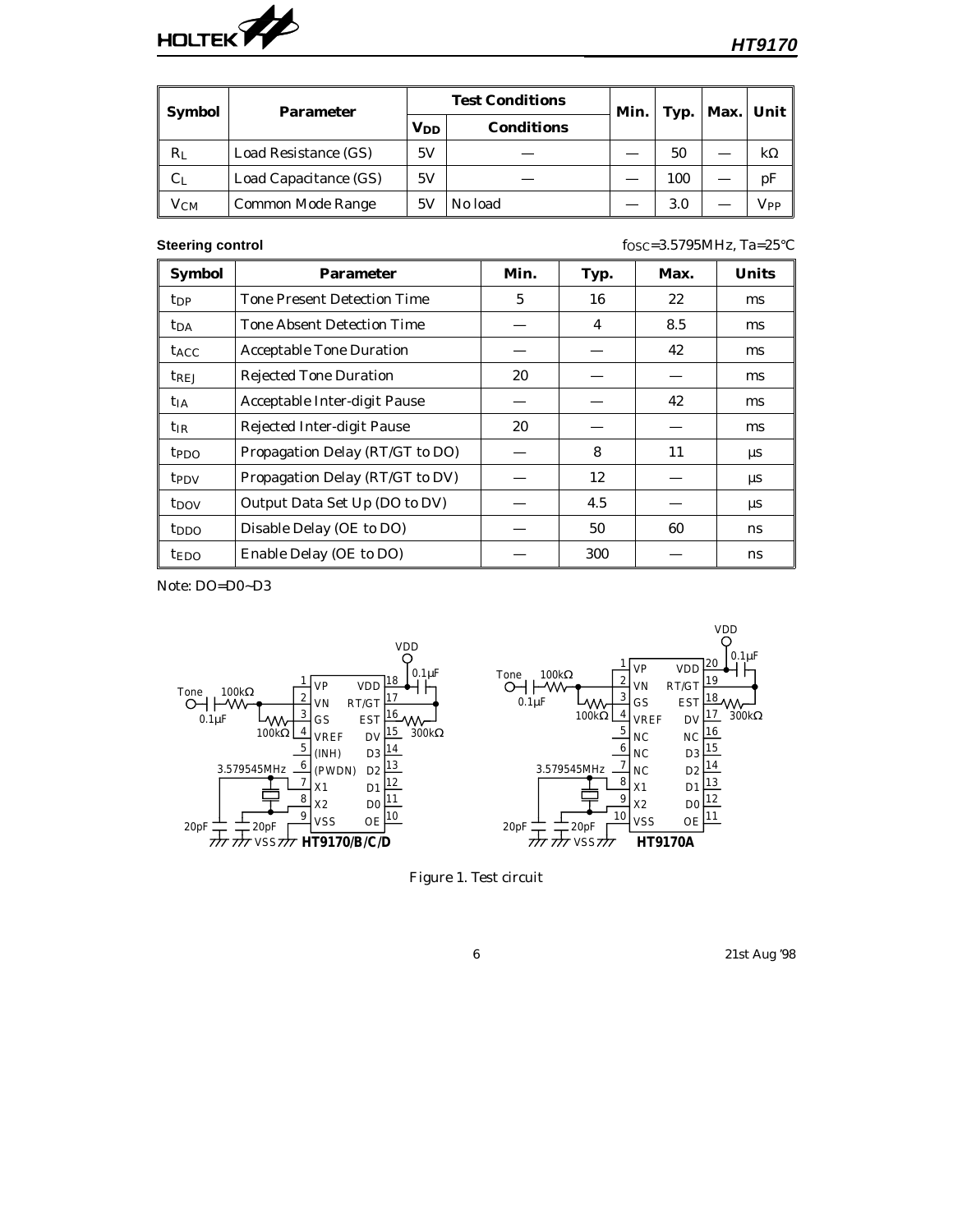

#### **Functional Description**

#### **Overview**

The HT9170 series tone decoders consist of three band pass filters and two digital decode circuits to convert a tone (DTMF) signal into digital code output.

An operational amplifier is built-in to adjust the input signal (refer to Figure 2).



(b) Differential input circuit

GS

VREF

**Series** 

Figure 2. Input operation for amplifier applica tion circuits

The pre-filter is a band rejection filter which reduces the dialing tone from 350Hz to 400Hz.

The low group filter filters low group frequency signal output whereas the high group filter filters high group frequency signal output.

Each filter output is followed by a zero-crossing detector with hysteresis. When each signal amplitude at the output exceeds the specified level, it is transferred to full swing logic signal.

When input signals are recognized to be effective, DV becomes high, and the correct tone code (DTMF) digit is transferred.

#### **Steering control circuit**

The steering control circuit is used for measuring the effective signal duration and for protecting against drop out of valid signals. It employs the analog delay by external RC time-constant controlled by EST.

The timing is shown in Figure 3. The EST pin is normally low and draws the RT/GT pin to keep low through discharge of external RC. When a valid tone input is detected, EST goes high to charge RT/GT through RC.

When the voltage of RT/GT changes from 0 to VTRT (2.35V for 5V supply), the input signal is effective, and the correct code will be created by the code detector. After D0~D3 are completely latched, DV output becomes high. When the voltage of RT/GT falls down from VDD to  $V_{TRT}$ (i.e.., when there is no input tone), DV output becomes low, and D0~D3 keeps data until a next valid tone input is produced.

By selecting adequate external RC value, the minimum acceptable input tone duration  $(t_{ACC})$  and the minimum acceptable inter-tone rejection  $(t_{IR})$ can be set. External components (R, C) are chosen by the formula (refer to Figure 5.):

tACC=tDP+tGTP;

 $t_{IR} = t_{DA} + t_{GTA}$ ;

where t<sub>ACC</sub>: Tone duration acceptable time tpp: EST output delay time  $("L" \rightarrow "H")$ 

tGTP: Tone present time

- t<sub>IR</sub>: Inter-digit pause rejection time
- t<sub>DA</sub>: EST output delay time ("H" $\rightarrow$ "L")

tGTA: Tone absent time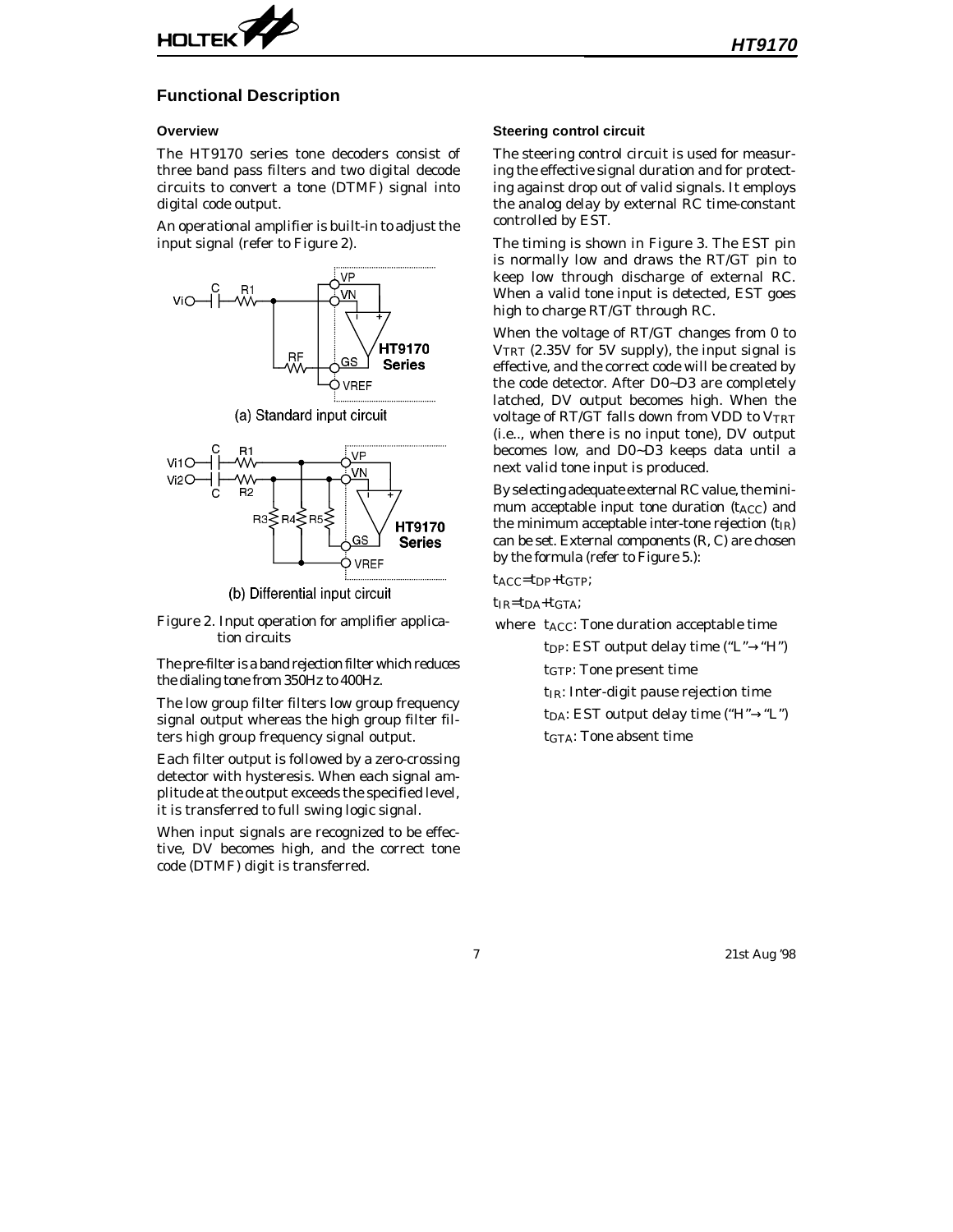

# **Timing Diagrams**



Figure 3. Steering timing



Figure 4. Power up timing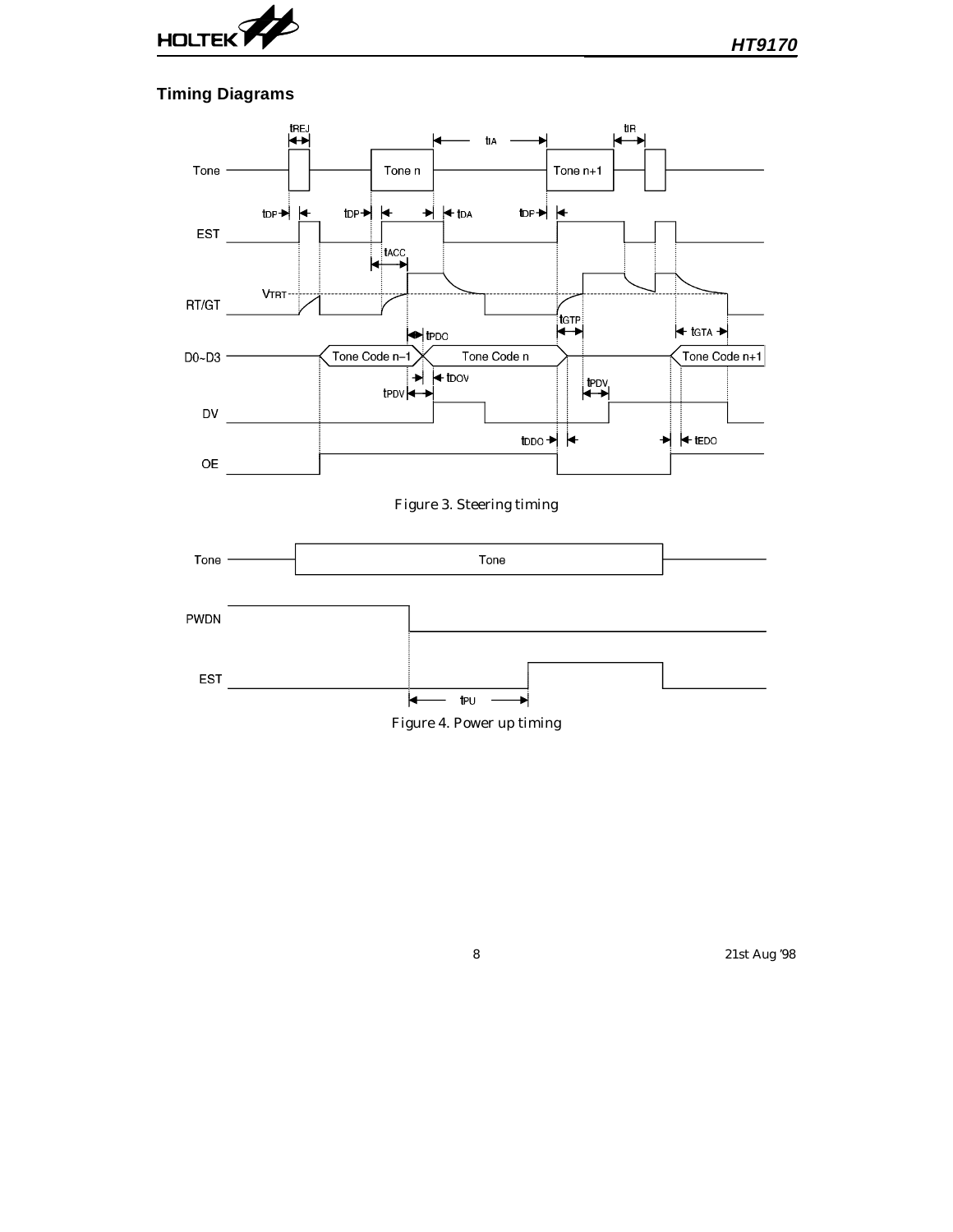





(a) Fundamental circuit:  $tGTP = R \bullet C \bullet Ln (VDD / (VDD - VTRT))$  $\rm t_{GTA} = R \bullet C \bullet Ln$  (V<sub>DD</sub> / V<sub>TRT</sub>)





(c)  $tGTP > tGTA$ :  $tGTP = R1 \cdot C \cdot Ln (V_{DD} / (V_{DD} - V_{TRT}))$  $\rm t_{GTA} = (R1$  //  $R2)$   $\bullet$  C  $\bullet$  Ln  $(\rm V_{DD}$  /  $\rm V_{TRT})$ 

(b)  $t$ GTP <  $t$ GTA :

 $\rm t_{GTP}=(R1$  //  $R2)$  • C • Ln  $(\rm V_{DD}-\rm V_{TRT}))$  $\rm t_{GTA} = R1 \bullet C \bullet Ln$  (V<sub>DD</sub> / V<sub>TRT</sub>)

Figure 5. Steering time adjustment circuits

### **DTMF dialing matrix**

| COL1 COL2 COL3 COL4 |    |   |   |   |  |  |  |  |
|---------------------|----|---|---|---|--|--|--|--|
| ROW1                |    | 2 | 3 | Α |  |  |  |  |
| ROW <sub>2</sub>    |    | 5 | 6 | В |  |  |  |  |
| ROW <sub>3</sub>    |    | 8 | 9 | C |  |  |  |  |
| ROW4                | ×, |   |   |   |  |  |  |  |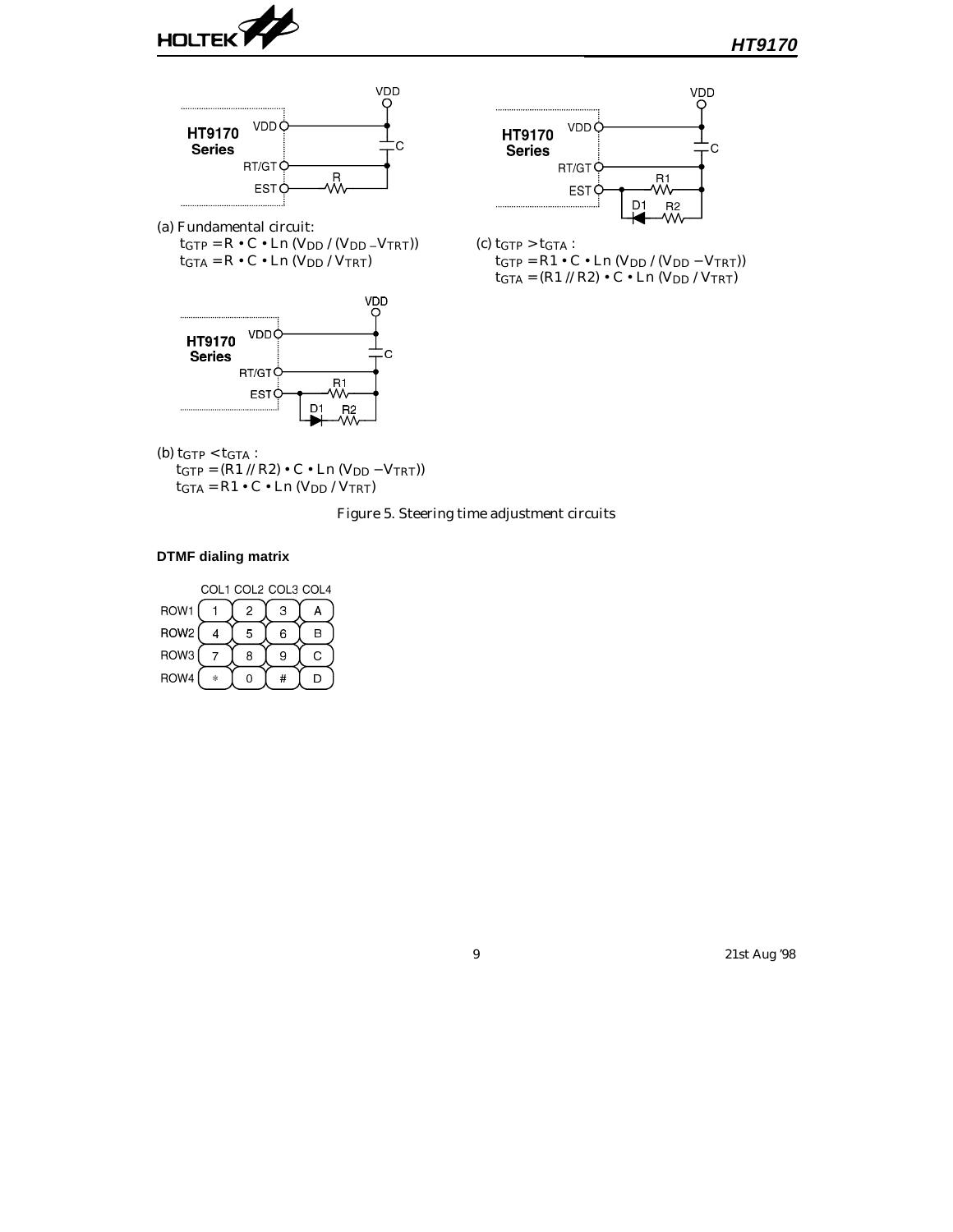

| Low Group (Hz) | <b>High Group (Hz)</b> | <b>Digit</b>     | <b>OE</b> | D <sub>3</sub> | D <sub>2</sub> | $D1$ | D <sub>0</sub>            |
|----------------|------------------------|------------------|-----------|----------------|----------------|------|---------------------------|
| 697            | 1209                   | $\mathbf{1}$     | H         | L              | L              | L    | H                         |
| 697            | 1336                   | $\boldsymbol{2}$ | H         | L              | L              | H    | L                         |
| 697            | 1477                   | 3                | H         | L              | L              | H    | H                         |
| 770            | 1209                   | 4                | H         | L              | H              | L    | L                         |
| 770            | 1336                   | $\mathbf 5$      | H         | L              | H              | L    | $H_{\rm}$                 |
| 770            | 1477                   | $\boldsymbol{6}$ | H         | L              | H              | H    | L                         |
| 852            | 1209                   | 7                | H         | L              | H              | H    | $\boldsymbol{\mathrm{H}}$ |
| 852            | 1336                   | 8                | H         | H              | L              | L    | L                         |
| 852            | 1477                   | $\boldsymbol{9}$ | H         | H              | L              | L    | H                         |
| 941            | 1336                   | $\bf{0}$         | H         | H              | L              | H    | L                         |
| 941            | 1209                   | $\ast$           | H         | H              | L              | H    | H                         |
| 941            | 1477                   | #                | H         | H              | H              | L    | L                         |
| 697            | 1633                   | A                | H         | H              | H              | L    | H                         |
| 770            | 1633                   | B                | H         | H              | H              | H    | L                         |
| 852            | 1633                   | $\mathbf C$      | H         | H              | H              | H    | $\, {\rm H}$              |
| 941            | 1633                   | D                | H         | L              | L              | L    | L                         |
|                |                        | <b>ANY</b>       | L         | ${\bf Z}$      | Z              | Z    | ${\bf Z}$                 |

#### **DTMF data output table**

Z: High impedance

#### **Data output**

The data outputs (D0~D3) are tristate outputs. When OE input becomes low, the data outputs (D0~D3) are high impedance.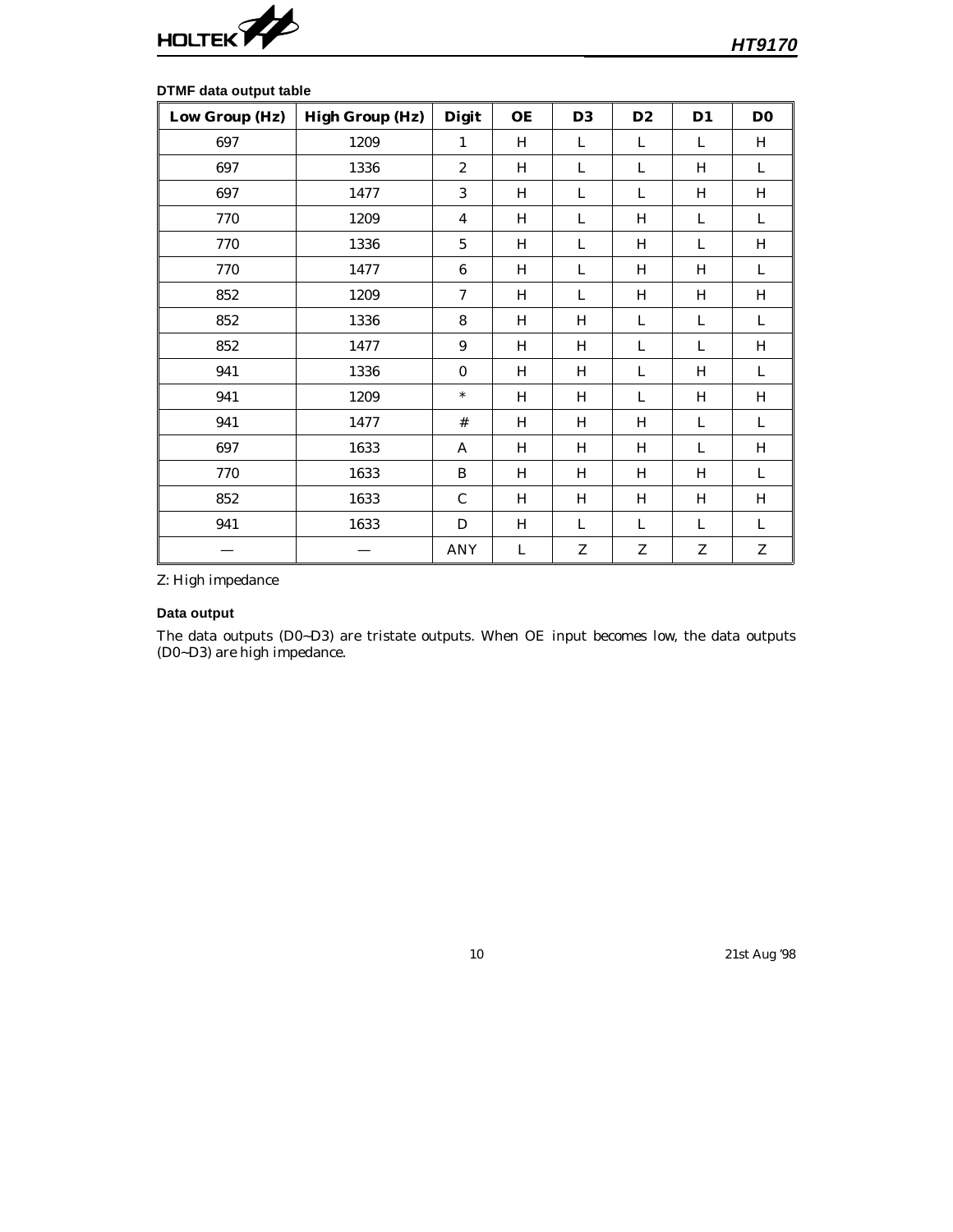

### **Application Circuits**

#### **Application circuit 1**



#### **Application circuit 2**



 $C1 = C2 \approx 20pF$ (b) X'TAL = 3.58MHz ceramic resonator  $C1 = C2 \approx 39pF$